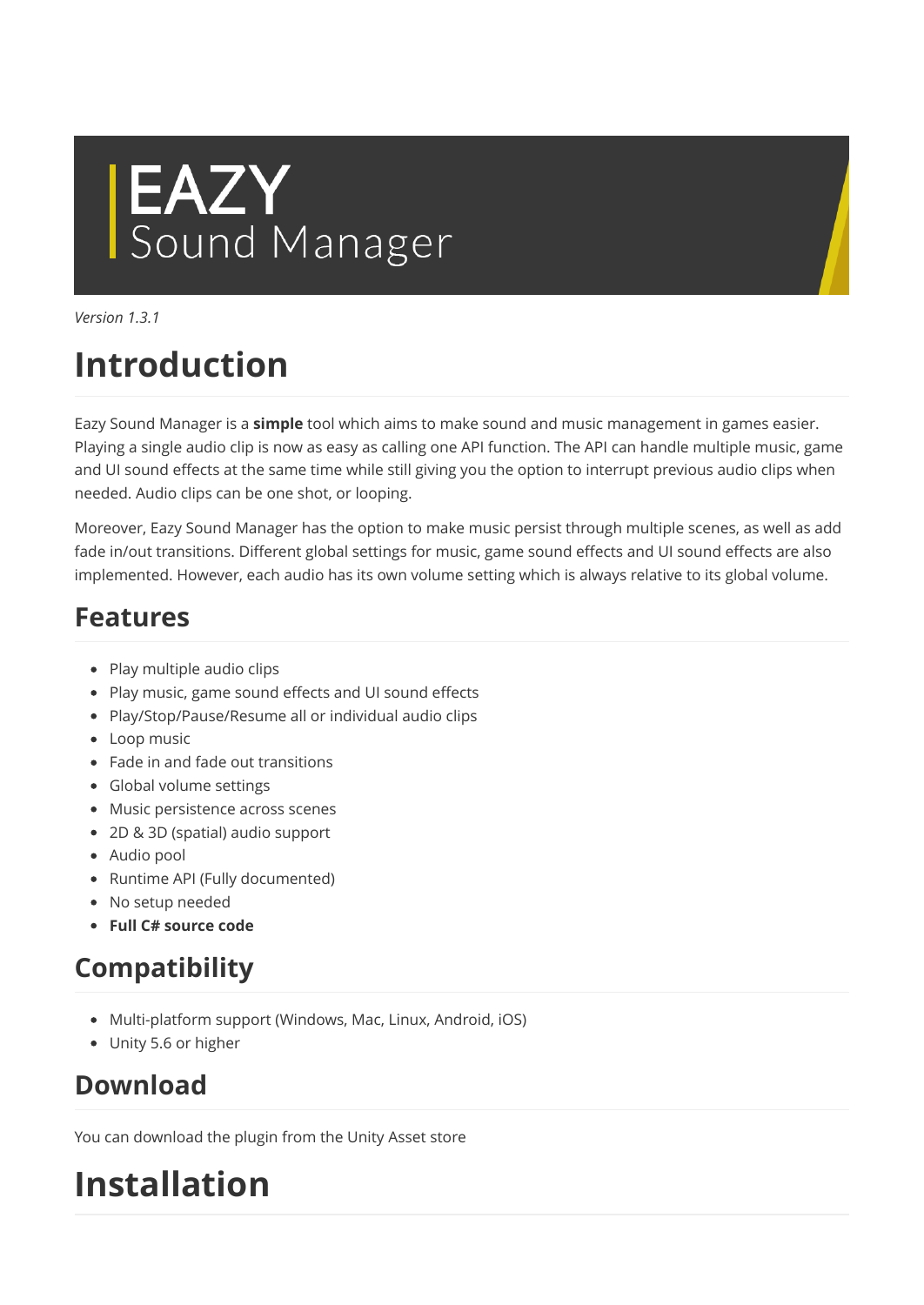Installation is super easy. You can get Eazy Sound Manager working in just a few minutes. First, download the Unity package from the Unity Asset Store. When the download is finished, the Import window should appear, listing all the files and folders in the package. Make sure you have them all selected, and press Import. Unity should now start importing the assets in the package.

#### Upgrade from older versions ( < 1.3)

If you are already using an older version of Eazy Sound Manager, you will need to make a few changes to use the new version.

- Change namespace to Hellmade. Sound in your scripts.
- Change SoundManager to EazySoundManager in your code.
- You can delete the old Eazy Sound Manager folders from your Unity projects, but make sure you have imported all the required files for this version.
- Access to the AudioSource from Audio objects is now deprecated. Almost all Audiosource parameters can be accessed directly from the Audio object now. Check the API reference for further details.
- Several names for parameters have changed to enforce the correct naming conventions (Mostly changed capitalizations). Check the API reference for further details.

## Content

The imported package includes all the scripts for Eazy Sound Manager, as well as demo scenes for demonstrations. Some editor resources are also included. The main folder will be stored at Assets/Hellmade/Eazy Sound Manager

- Demo files: This folder included example scenes and all demo files Assets/Hellmade/Eazy Sound Manager/Demo
- Docs: This folder included a copy of the manual Assets/Hellmade/Eazy Sound Manager/Docs
- Scripts: All the scripts required for Eazy Sound Manager Assets/Hellmade/Eazy Sound Manager/Scripts

# Getting Started

Setting Eazy Sound Manager up and using it is super easy and straightforward. Eazy Sound Manager can only be used from code using the very simple API.

### Setup

No setup is needed to get Eazy Sound Manager running. If you have imported all the required files, you are ready to go!

#### DO NOT ATTACH THE SCRIPT ON ANY GAMEOBJECT

Make sure to always include the namespace Hellmade.Sound when using Eazy Sound Manager from code. Just use this on the top of every script that uses Eazy Sound Manager:

using Hellmade.Sound;

## Play Music & Sounds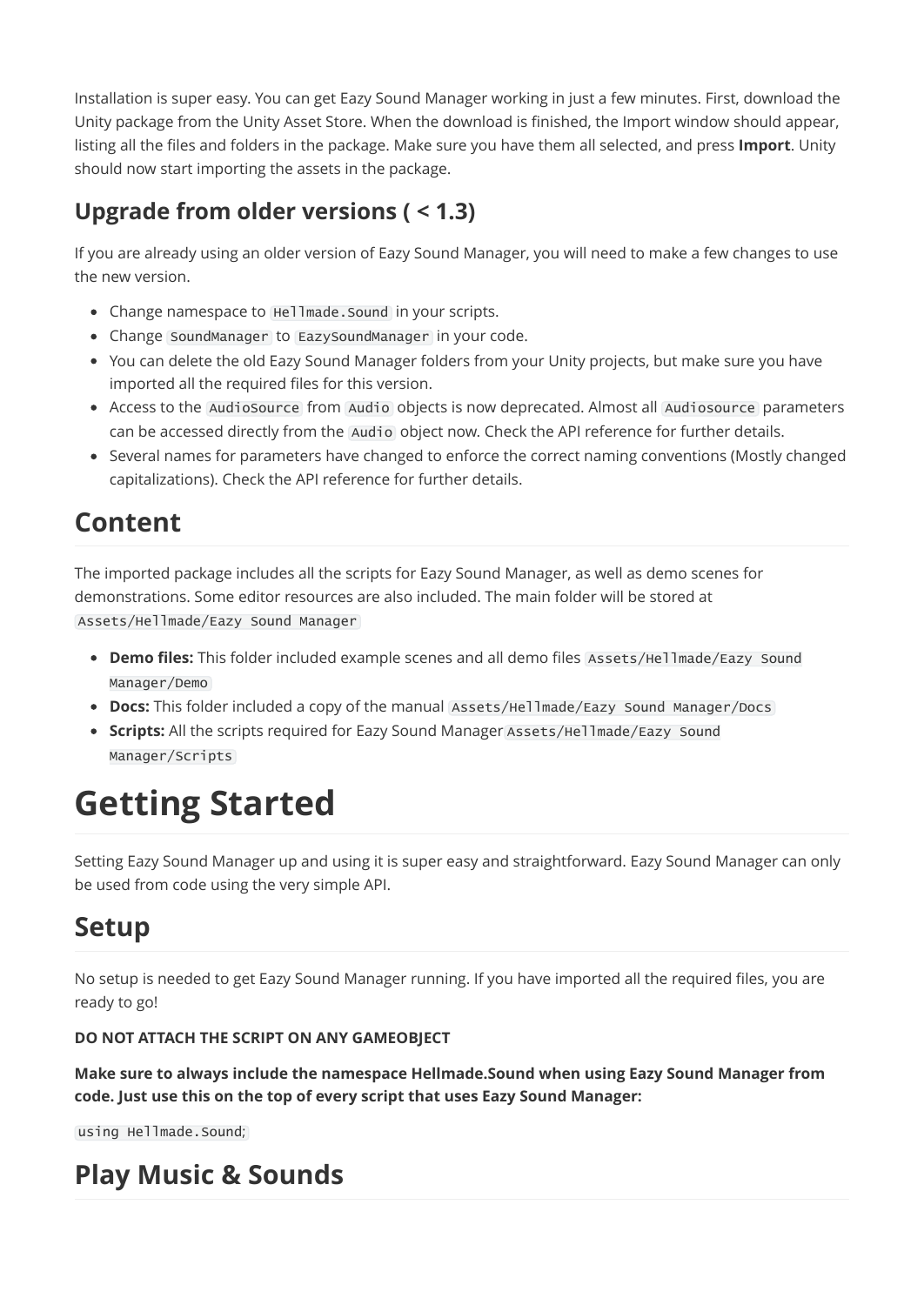To play a new audio, just use PlayMusic for background music, PlaySound for sound fx, and PlaySoundUI for UI sound fx. These functions return a unique AudioID, which can be later used to access the created Audio. Note that playing a new music audio, will stop the previous one. On the other hand, multiple sounds can be played at the same time.

All Play functions have several overloads which allow you to use only the settings that are relevant to you. Please check the API reference for more details.

#### Example

```
int backgroundMusicID = EazySoundManager.PlayMusic(musicAudioClip, 0.7f, true, false, 1,
1);
```
The above example will play a music audio (musicAudioClip), which will have 0.7 volume, will be looped, will not persist across scenes, and will have fade in and out transitions of 1 second.

#### Preparing Audio

An Audio can also be created and initialized without immediately playing it. This can be useful in cases where you just need to prepare and create all or some of your Audios beforehand, and use them later on. Just use any of the Prepare functions and save a reference of the Audio object.

```
public Audio fightSceneAudio;
int fightSceneMusicID = EazySoundManager.PrepareMusic(fightSceneAudioClip, 1f, true,
false, 0.5f, 1);
fightSceneAudio = SoundManager.GetAudio(fightSceneMusicID);
...
fightSceneAudio.Play();
```
#### Accessing Audios

As stated above, each Audio object has its own AudioID . This ID can be used to access them at any time after creation. You can play, stop or pause Audios individually.

```
Audio backgroundMusicAudio = EazySoundManager.GetAudio(backgroundMusicID);
backgroundMusicAudio.Stop();
```
If you already know the type of your Audio, you can also use the type-specific GetAudio functions, GetMusicAudio , GetSoundAudio and GetUISoundAudio .

Another way to access Audio objects, is to search using the AudioClip.

```
public AudioClip backgroundMusicClip;
...
Audio backgroundMusicAudio = EazySoundManager.GetAudio(backgroundMusicClip);
backgroundMusicAudio.Stop();
```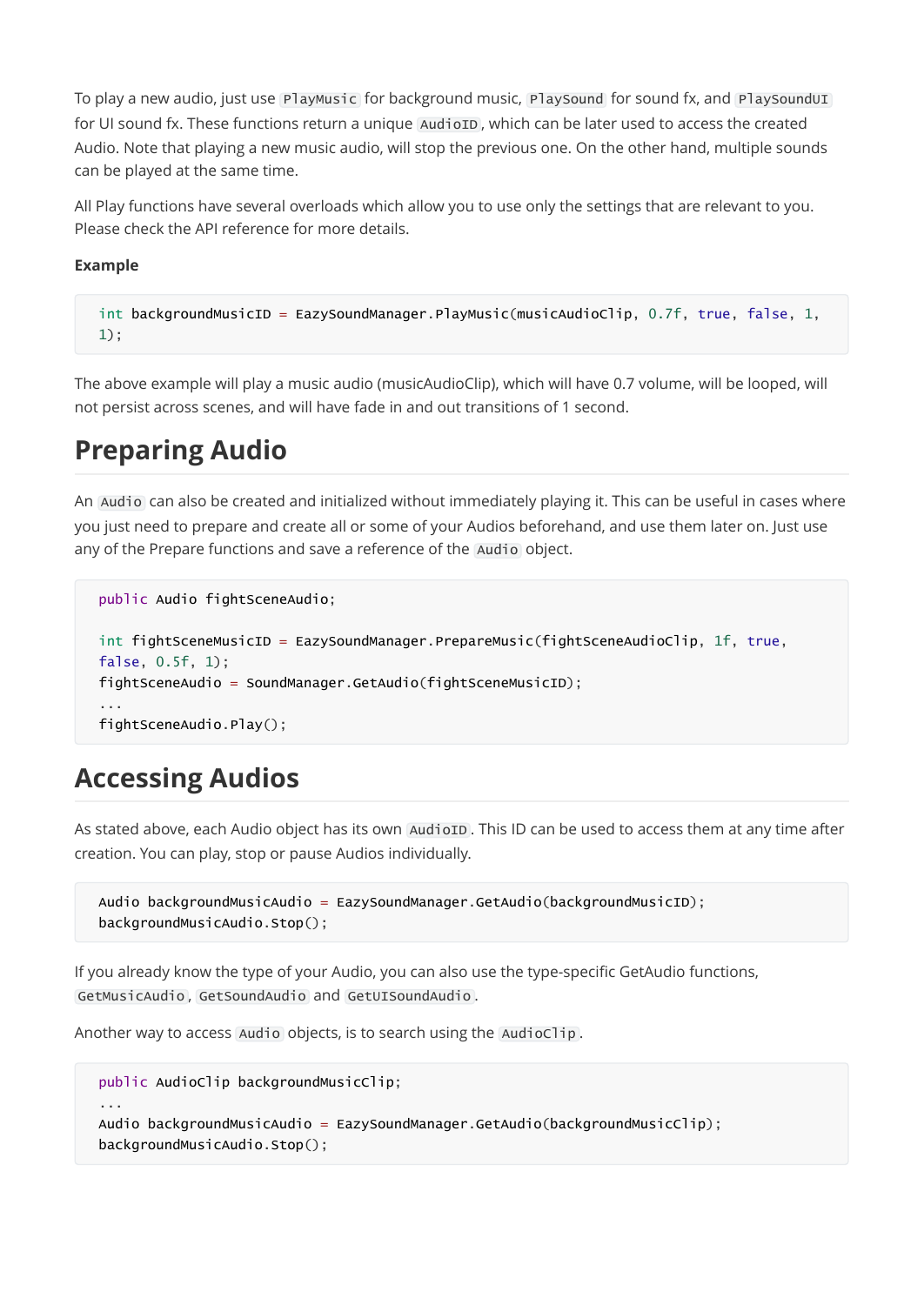Moreover, several settings like the fade in/ fade out speed, audio volume or whether to keep looping can be changed by accessing an Audio object.

```
backgroundMusicAudio.SetVolume(0.5f);
backgroundMusicAudio.Loop = false;
```
#### 3D Audio

Eazy Sound Manager also supports playing 3D (spatial) audio. Only difference with 2D audio, is that you need to specify a transform to be the source of the audio (if 3D audio is not desired, just use null as source transform).

```
int gunShootSoundID = SoundManager.PlaySound(gunShootClip, 1f, false, gunTransform);
```
You can easily set min and max distances, or any other 3D Audio setting.

```
Audio gunShootAudio = SoundManager.GetAudio(gunShootSoundID);
qunShootAudio.Min3DDistance = 1f;
gunShootAudio.Max3DDistance = 10f;
gunShootAudio.SpatialBlend = 0.8f;
```
#### Global Volumes

The volume of an Audio is also affected by the global volumes. There are four global volumes:

- GlobalVolume : This affects all Audios
- GlobalMusicVolume : This affects only the Music Audios. It is also affected by the GlobalVolume.
- GlobalSoundsVolume : This affects only the Sound FX Audios. It is also affected by the GlobalVolume.
- GlobalUISoundsVolume : This affects only the UI Sound FX Audios. It is also affected by the GlobalVolume.

EazySoundManager.GlobalMusicVolume = 0.5f;

#### Ignore Duplicates

It is possible to automatically ignore a Play request if it is a duplicate. For example, if you try to play a music clip that is already playing, it will be ignored, and therefore not played again. Just set the IgnoreDuplicate option to True for any Audio type to achieve this behavior

```
EazySoundManager.IgnoreDuplicateMusic = True;
```
## API Reference

[You can access the API reference online at: http://www.hellmadegames.com/projects/eazy-sound-manager/do](http://www.hellmadegames.com/projects/eazy-sound-manager/docs/api-reference) cs/api-reference